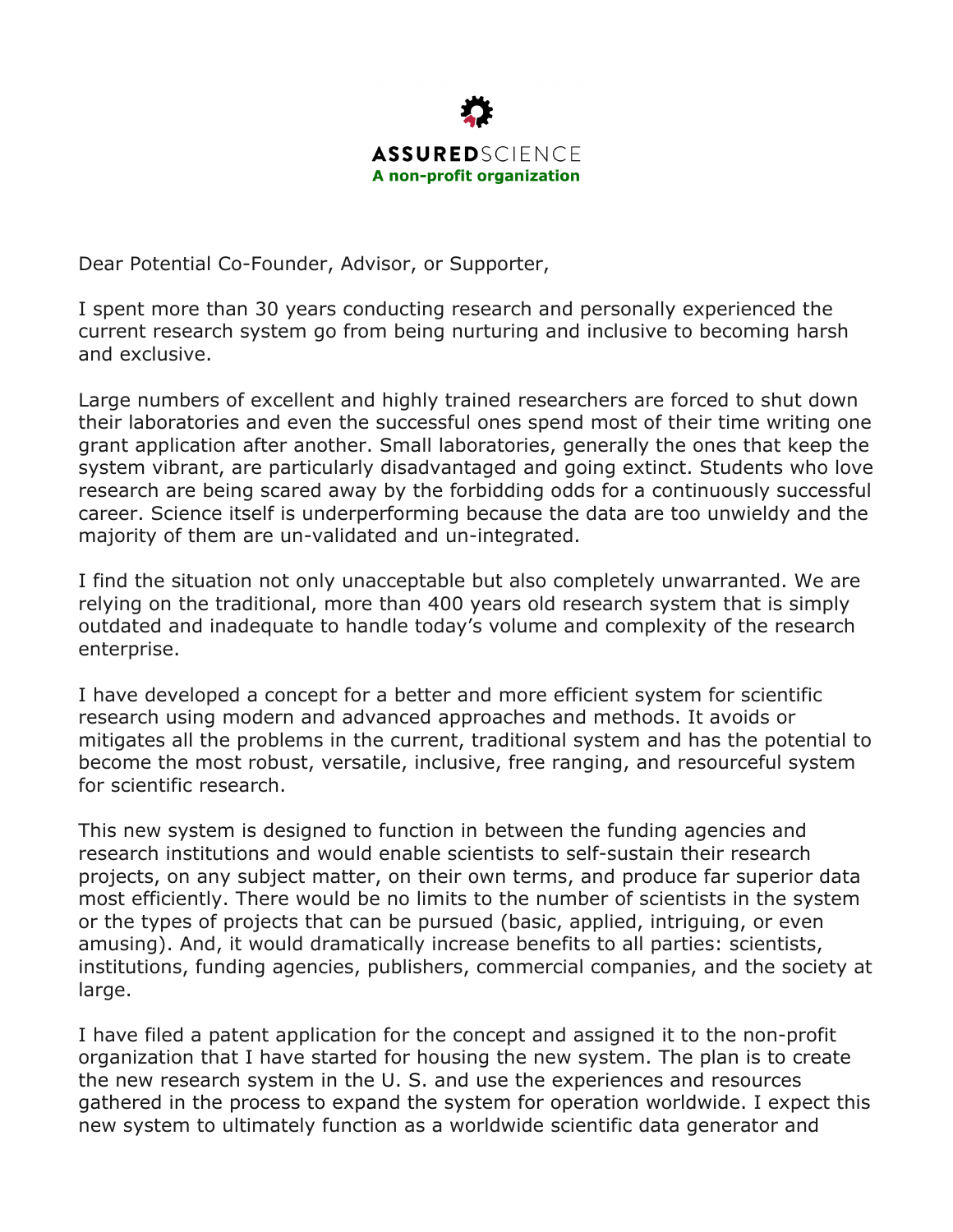repository that not only fuels rapid progress of all scientific knowledge but is also capable of nimbly and effectively solving both global and local problems. I am now seeking people with diverse expertise to serve as members of the founding team responsible for developing the new concept further and translating it into a fully operating research system. People from computer science are critical to the team for creating a massive and unique electronic platform that would be the 'engine' of the new system. So are people from business strategy and finance fields, as the system would monetize all aspects of research, operate as a business, and use the money generated to help scientists self-sustain their research. No less critical are people from science, publishing, public policy, marketing, management, nonprofits, or other fields, who have ideas for or want to be involved in creating a new system with vast potential and big impact on society.

If you are interested in the effort, please consider becoming a co-founder, an advisor, or a supporter, and helping revolutionize the scientific research enterprise. There is no money involved, at least until we reach the fund raising stage. The payoff at this junction would be achievement and experience building a vast, complex, and game-changing system starting with the most minimum ingredients – purpose, idea, and motivation. In addition, there would be interesting problems to solve, as many aspects of the new system would require innovative approaches, methods, and technology. And, there would be the challenge of forming strategic alliances with private and public entities for not only reducing the cost of building the new system but also for building it in a manner that eases acceptance of the new system by all clients (funding agencies, scientists, universities, supply and services companies, and publishers).

You will find more information about this nonprofit effort and my credentials on the other pages of this website. By reading the Essays in the Founding page and the Blogs in the Blog page you will know what compelled me, a basic science researcher, to become an entrepreneur committed to change the way the majority of scientific research is conducted. You will also know in detail the problems undermining research today in the traditional system for research, the principles and guidelines I used in designing the new concept for research, and how people could get involved in the effort.

If you would like to become involved in the effort, please send me a message through the Contact page along with your CV or resume. Let me know in what capacity you would like to be involved. If you know how exactly you could help, it is great. If you are not sure, we can find a way based on your expertise and the organization's needs. If you would like to know more about the new system before committing to becoming involved, and are willing to assure confidentiality, I can send you a PowerPoint file of how the new system works, including financial prospects, side-by-side comparison of the current and new systems, and the myriad ways the new system could significantly impact the scientific research enterprise and create new economic activities.